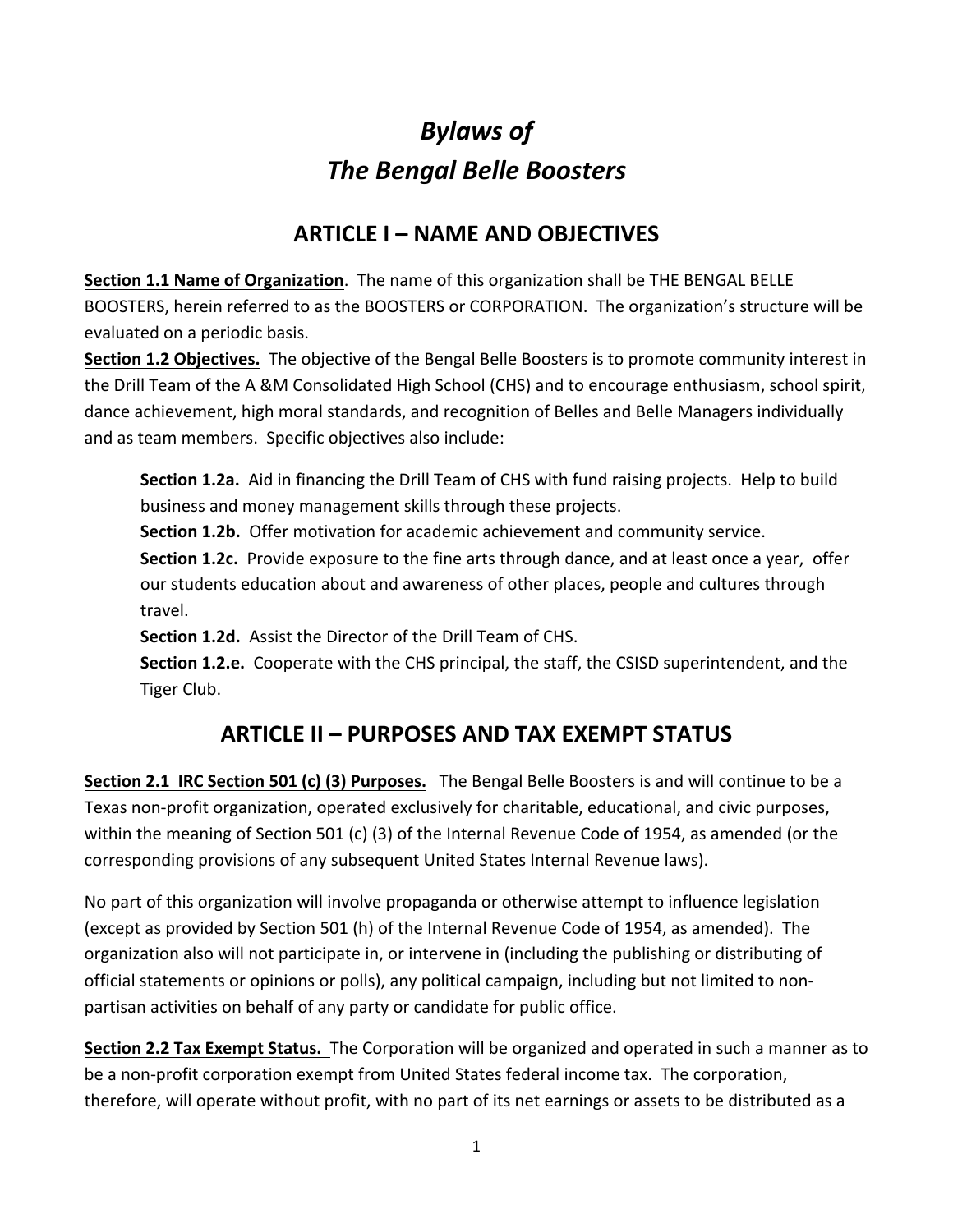dividend to, or for the benefit of any private individual. The Boosters will where authorized by law, issue contribution statements for donations of money, materials, time, labor, and services.

**Section 2.3 Distribution of Assets.** Upon the dissolution of this corporation, the assets of the Boosters that remain after payment, or provision for payment for all debts and liabilities of this corporation, shall be distributed for one or more exempt purposes within the meaning of Section 501 (c) (3) of the Internal Revenue Code, or shall be distributed to the federal government, or to a state or local government, for a public purpose. Such distribution shall be made in accordance with all applicable provisions of the state laws.

# **ARTICLE III - OFFICES**

**Section 3.1 Principal Office.** The principal office of the Bengal Belle Boosters in the State of Texas is located in the City of College Station, Brazos County, at such place as may be determined by the Board of Directors.

**Section 3.2 Registered Office and Agent.** The corporation will have and will continuously maintain in the State of Texas, a registered office, at such place as may be determined from time to time by the Board of Directors. The Bengal Belle Boosters will also have and continuously maintain in the State of Texas, a registered agent, who will be designated by the Board of Directors and whose office will be identical with the registered office of the corporation in the State of Texas.

### **ARTICLE IV – MEMBERSHIP**

**Section 4.1 Eligibility.** Parent(s) or guardians of the Belles and Belle Managers are eligible to be members of the Bengal Belle Boosters.

**Section 4.2 Dates.** Membership in the Boosters shall be from May 1 through April 30.

**Section 4.3 Honorary Members.** The Drill Team Director and the CHS Principal shall be honorary members of the Boosters.

**Section 4.4 Voting.** Persons who have paid their annual dues may vote on issues brought to membership.

# **ARTICLE V – FINANCES**

**Section 5.1 Fiscal Year.** The fiscal year shall be June 1<sup>st</sup> through May 31<sup>st</sup>.

**Section 5.2 Accounting.** The books of the Boosters shall be kept in accordance with generally accepted accounting principles. A copy of the year-end financial report shall be made available to each member. **Section 5.3 Annual Dues.** The Board of Directors shall set the rate for the annual dues and shall review this rate each year.

**Section 5.4 Donations.** Donations of any amount will be accepted within the meaning of section 501 (c) (3) of the Internal Revenue Code.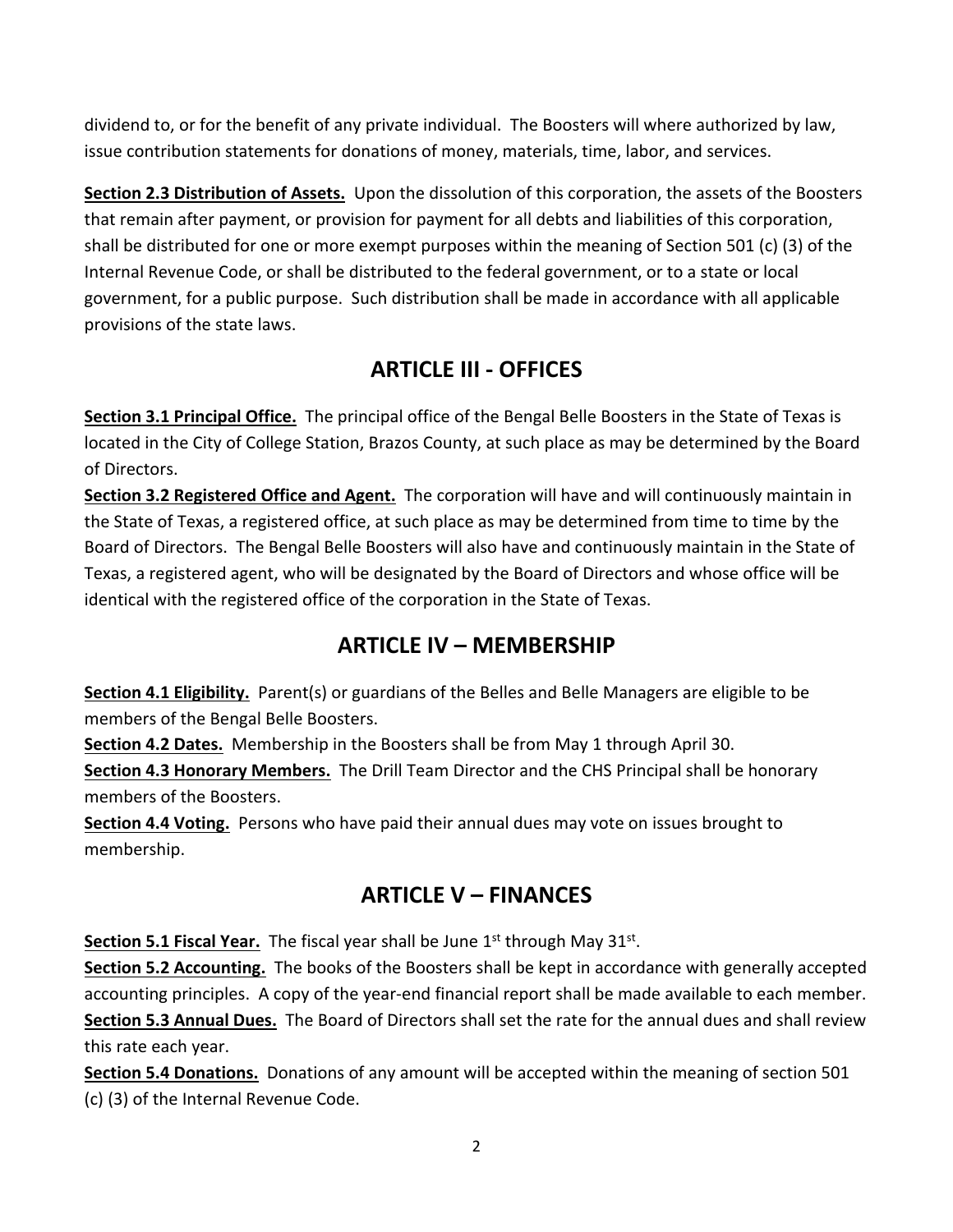#### **ARTICLE VI – BOARD OF DIRECTORS AND OFFICER ELECTION**

**Section 6.1. Management of the Organization.** The activities, property, and affairs of the Boosters will be managed by its Board of Directors, who may exercise all such powers of the corporation and do all such lawful acts as are not prohibited by the statue, the Articles of Incorporation, or these Bylaws. **Section 6.2. Number, Election, and Tenure.** The number of members that comprise the Board of Directors shall be no less than three (3) or more than twenty (20). Officers of the Boosters shall be members of the Board of Directors. New Directors shall be elected each year in the spring. **Section 6.3. Principal Officers.** The officers shall be: President, First Vice-President-Fund Raising, Second Vice-President-Social, Secretary, Treasurer, Communications, Public Relations, Projects, Tiger Club Liaison, Belle Video.

**Section 6.3a.** The President of the Boosters is the Chief Executive Officer of the corporation and will be responsible for the day-to-day management of the Boosters and such duties as shall be established by the Board of Directors. He or she must have served at least one year on the Boosters Board of Directors.

**Section 6.3 b.** Any person who has been a member of the Boosters at least one year is eligible for an officer position.

**Section 6.4 Board of Directors Meetings.** Board meetings shall be held monthly as needed. Date and time of the meetings will be set at the first scheduled meeting after the election of new officers. Special meetings may be called at the discretion of the President or at the request of three (3) Board members.

**Section 6.4.a.** The President shall preside over the meetings of the Board of Directors. In the case of absence of the President, the First Vice President for Fundraising will preside over the meeting.

**Section 6.4.b.** The Secretary of the Boosters shall act as secretary at the Board of Directors meetings. In his or her absence, the presiding officer shall appoint another person to act as Secretary of the meeting.

#### **Section 6.5 Nominating Committee.**

**Section 6.5.a.** The President shall appoint the Nominating Committee, but he or she is not allowed to serve on said committee. The committee shall be formed by the first week of March. It shall consist of four (4) Board members and one (1) standing committee chairman. At least one member of the Nominating Committee shall have served on the previous year's nominating committee.

**Section 6.5.b.** A chairman shall be elected from within the Committee to accept the nominations from the Boosters membership.

**Section 6.5.c.** The Nominating Chairman shall inform members at a Boosters meeting that nominations are being accepted for all positions.

**Section 6.5.d.** Nominations shall be accepted up to five (5) days before the election.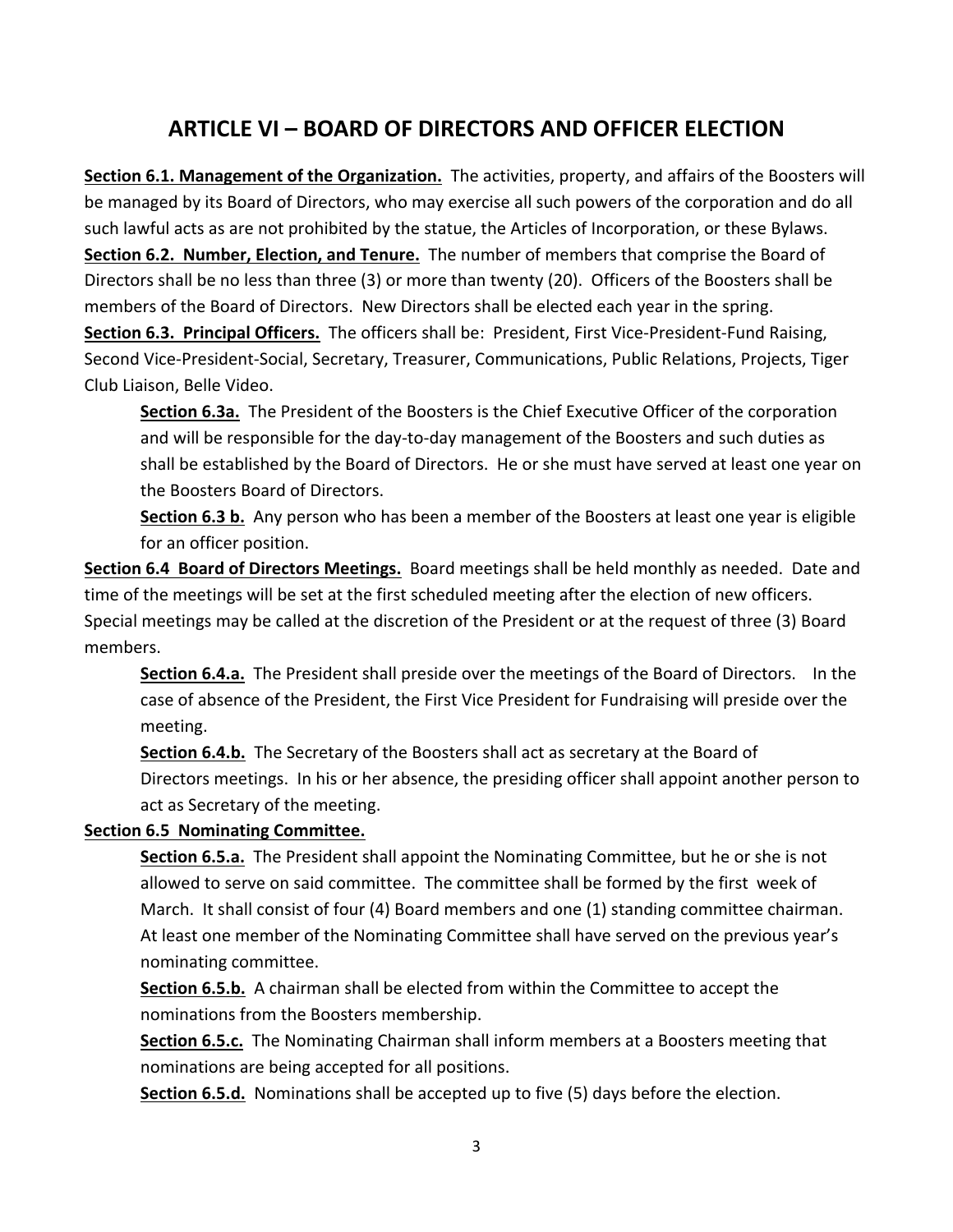**Section 6.5.e.** The Chair of the Nominating Committee shall ensure that all members who are interested in Board positions: 1: have paid current fiscal year dues; 2) have been contacted for their approval; and 3: have agreed to serve, if elected.

**Section 6.5.f.** Election of new officers shall be held at the Boosters meeting in April or May. **Section 6.6. Removal and Vacancies.** Any officer of the Boosters may be removed from office for just cause by the affirmative vote of a majority of the Board of Directors. If the position of any member of the Board of Directors should become vacant, such vacancy shall be filled by a majority vote of the Board from a slate of nominees submitted by the Nominating Committee.

# **ARTICLE VII – DUTIES AND POWERS OF OFFICERS**

**Section 7.1. Officers.** The officers of the Corporation shall have the same powers and duties generally ascribed to their respective positions, and such additional authority as the Board of Directors may establish. A standing committee representative may attend a Board meeting in the absence of a Board officer and will have full voting privileges at this meeting.

**Section 7.1.a.** The President: (1) shall be the Executive officer of the Boosters and shall preside at the meetings of the Boosters, the Board of Directors, and the Executive Committee; (2) shall be ex-officio of all committees, except the Nominating Committee; and (3) shall create special committees, with the approval of the Board.

**Section 7.1.b.** The First Vice President for Fund Raising: (1) shall plan and preside over the Boosters fund raising efforts; (2) shall assist the Director as she deems necessary for fund raising activities; (3) shall be the executive liaison to the Fund Raising Standing Committee; and (4) shall preside over meetings in the absence of the President.

**Section7.1.c.** Second Vice President for Social Activities: (1) shall plan and preside over all Bengal Belle social events, such as the Pot Luck Supper, Football Tailgate, Christmas Party, Competition Meals, Spring Show Rehearsal Dinner, and the Year End Banquet; (2) shall be the executive liaison to the Social Standing Committee.

**Section 7.1.d.** Secretary: (1) shall be responsible for recording minutes of the Boosters Board Meetings and Board of Directors meetings; (2) shall keep minutes, agendas, and financial records for the Board and the Boosters; (3) shall keep accurate records of mailing lists and other documents necessary to the Board; and (4) shall attend to all correspondence not otherwise specifically delegated in connection with said meetings.

**Section 7.1.e.** Treasurer: (1) shall collect all dues and fund raising moneys for the Boosters and shall deposit these funds in the appointed depository in the name of the Bengal Belle Boosters; (2) shall submit a preliminary budget at the first meeting for Board approval; (3) shall be required to obtain two signatures on all checks disbursed over \$250.00; (4) shall obtain Board approval for all non-budgeted expenditures in excess of \$100 and (5) shall prepare a year-end report and submit it to the Board of Directors.

**Section 7.1.f.** Communications: (1) shall be responsible for notifying members of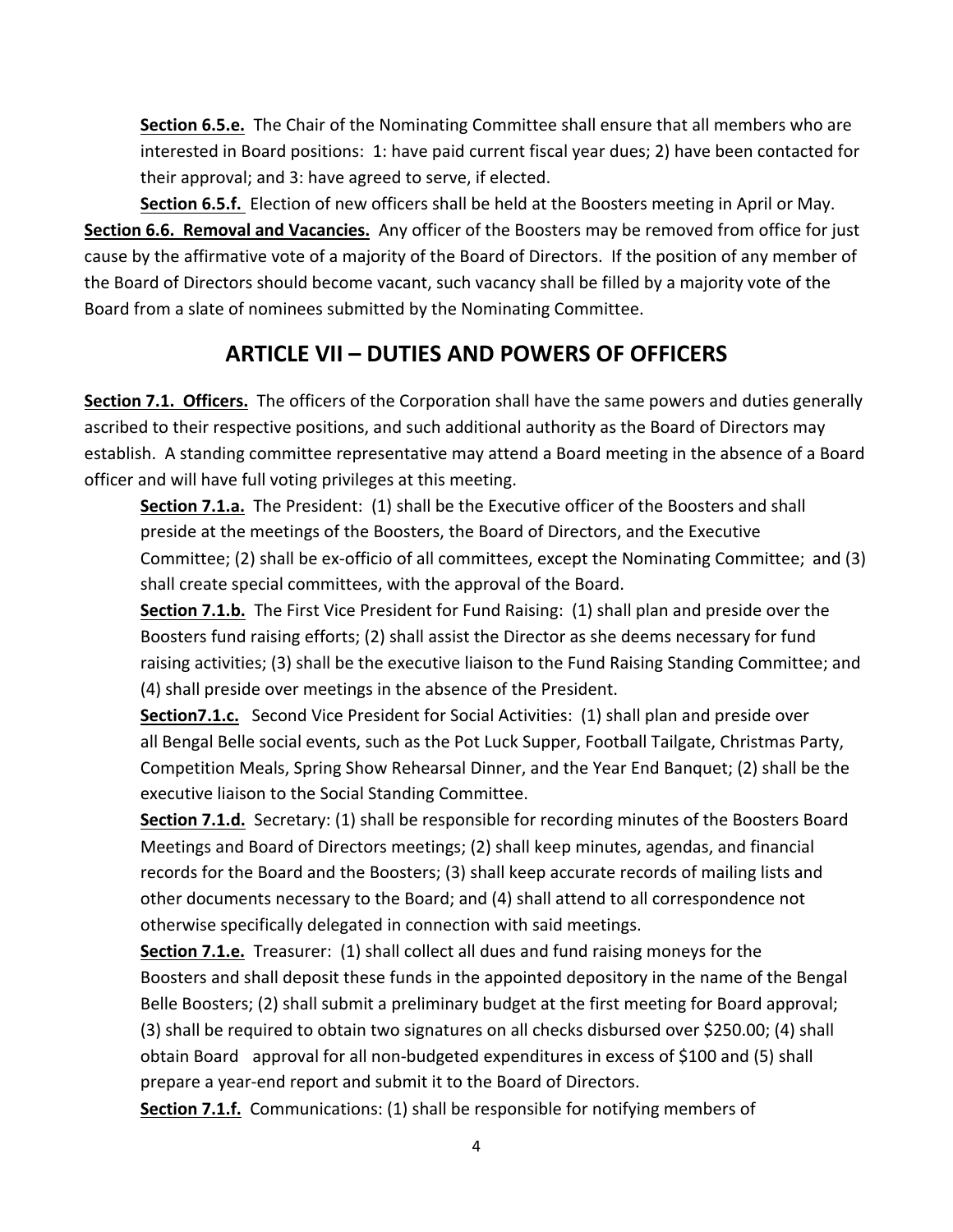Boosters meetings, Board meetings, and Executive Committee meetings either by e-mail, telephone, or mail at least five (5) days prior to meetings; (2) shall be the executive liaison to the Communications Standing Committee; and (3) shall assist, if deemed necessary, other Board members in making telephone calls to recruit volunteers for upcoming events. **Section 7.1.g.** Public Relations: (1) shall make the public aware of Bengal Belle activities by providing the media with pictures, articles, and notification of events; (2) shall assist the Fund Raising Committee in promoting upcoming events; (3) shall work with other booster groups to promote Bengal Belles; (4) shall assist the Belle Social Officers on goodwill missions with area schools; (5) shall assist the Tiger Club liaison; (6) shall promote attendance at the meetings of the Boosters; (7) shall assist the President with promoting Belles among CHS officials; (8) shall enhance internal public relations thorough distribution of newsletters and announcements; and (9) shall be the executive liaison to the Public Relations Standing Committee.

**Section 7.1.h.** Projects: (1) shall assist the Director by coordinating costumes, props, uniform inventory, and repairs; (2) shall be available to the Director and other committees on an "as needed" basis; (3) shall seek Board approval for funding of projects that involve Boosters funds; (4) shall be the executive liaison to the Projects Standing Committee. (5) shall order Booster Apparel and Spirit Items for team members and team families.

**Section 7.1.i.** Tiger Club Liaison: (1) shall serve primarily as the Tiger Club liaison; (2) shall assist the Board as a liaison to other school entities outside of this organization as deemed necessary.

**Section 7.1.j.** Belle Video Producer: (1) shall produce the Belle Video for the Year-End Banquet; (2) shall be the executive liaison to the Belle Video standing committee; (3) shall select, with Board approval, the video company to produce the video; and (4) shall work with the selected video company to assure that the video is ready for the Year-End Banquet.

**Section 7.2 Reports.** All Board officers and committee chairs will distribute a written report to their successors within two (2) weeks of the election of new officers.

### **ARTICLE VIII – EXECUTIVE COMMITTEES**

**Section 8.1. Executive Committee.** An Executive Committee, composed of the President, First Vice-President, Second Vice-President, Secretary and Treasurer, shall have the powers of the Board of Directors between meetings. The actions of the Executive Committee shall be submitted to the Board for ratification at its next meeting.

**Section 8.1.a.** The Executive Committee shall meet only when emergency or immediate action is deemed necessary and as called by one member of the Executive Committee and/or the President.

**Section 8.1.b.** A majority of Executive Committee members shall constitute a quorum.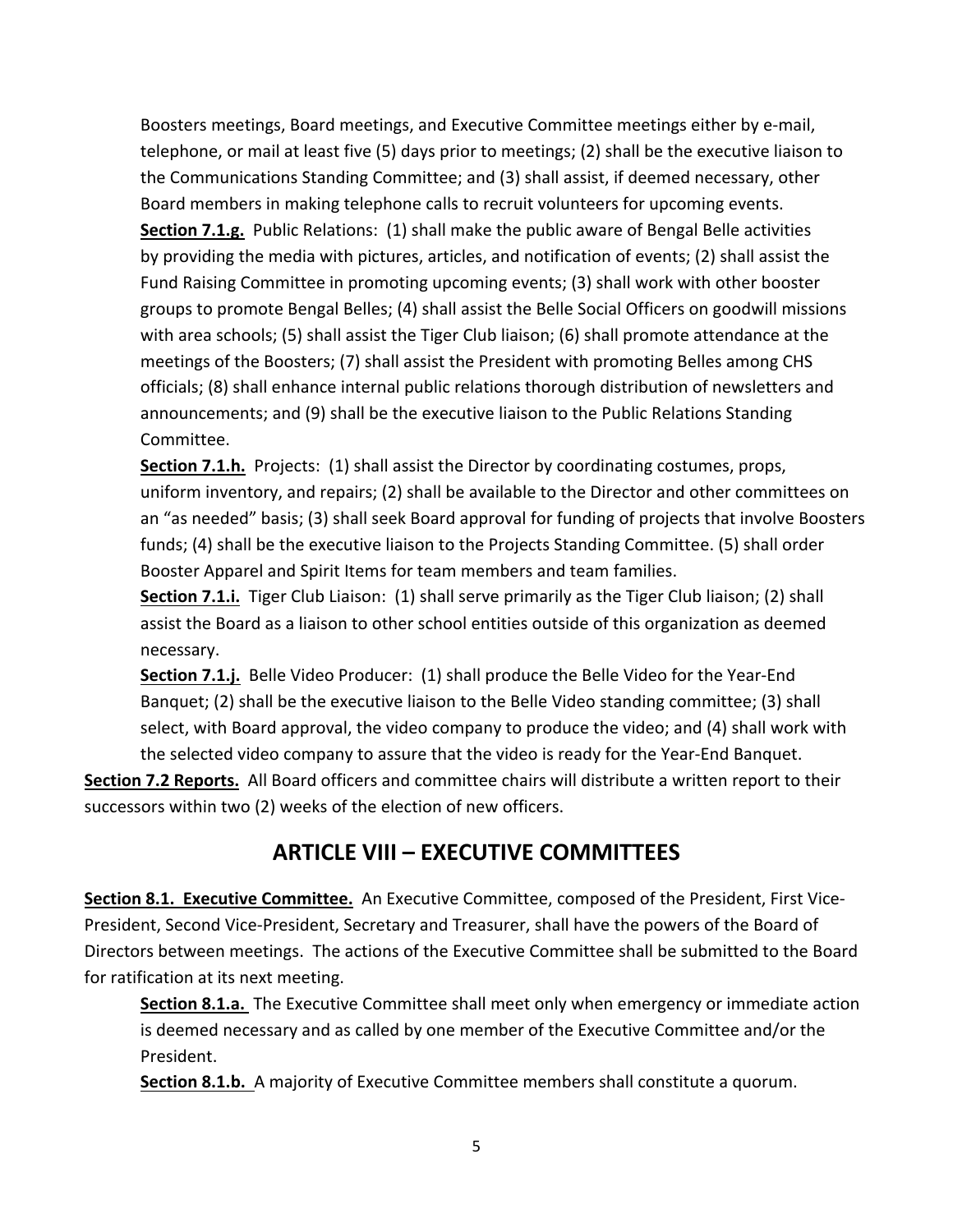#### **ARTICLE IX – STANDING COMMITTEES**

**Section 9.1** The following Standing Committees shall be appointed:

**Section 9.1.a.** Fund Raising: (1) shall assist the Vice President of Fundraising in planning, executing, and reporting on fund raising projects; (2) will be in charge of fund raising activities in the absence of the First Vice-President.

**Section 9.1.b.** Social: (1) will assist the Second Vice President of Social in planning, executing, and reporting on social events; (2) will be in charge of social events in the absence of the Second Vice President.

**Section 9.1.c.** Belle Video: (1) may include a representative from each class; (2) shall assist the Belle Video officer with the Belle video for the Year-End Banquet; and (3) shall collect photos and videos throughout the year from Belle activities and submit them on a monthly basis to the Belle Video officer.

**Section 9.1.d.** Communications: (1) will assist the Communications officer with necessary notifications to members.

**Section 9.1.e.** Public Relations: (1) will assist the Public Relations officer with public relations duties that he or she deems necessary.

**Section 9.1.f.** Projects: (1) will assist the Projects officer as necessary in uniform inventory, repairs, props, and costume designs or any other projects that the Board deems necessary; and (2) will be in charge of projects in the absence of the Projects officer.

### **ARTICLE X – MEETINGS**

**Section 10.1. Regular Meetings.** Meetings of the Bengal Belle Boosters shall be monthly as needed. Date and time of the meetings will be set at the first scheduled meeting after the election of new officers.

**Section 10.2. Special Meetings.** Special meetings may be called at the discretion of the President before school starts, before competition, after new Belles are chosen, and at any time the President or Belle Director deem necessary. The Executive Committee should give a 5-day notice to the membership of the special meetings.

**Section 10.3. Notice of Meeting.** Members of the Boosters shall be notified of the time and place of the meetings of the organization by e-mail, U.S. mail, or telephone at least five (5) days in advance of the meeting. Notices of forthcoming meetings may be given in such form as may be authorized by the Board members, from time to time, at a regularly convened meeting.

**Section 10.4. Voting and Quorum.** At meetings of the Boosters, motions shall be approved by a 2/3 vote of the members present a regular or special meeting. At least seven (7) Boosters must be present to constitute a quorum.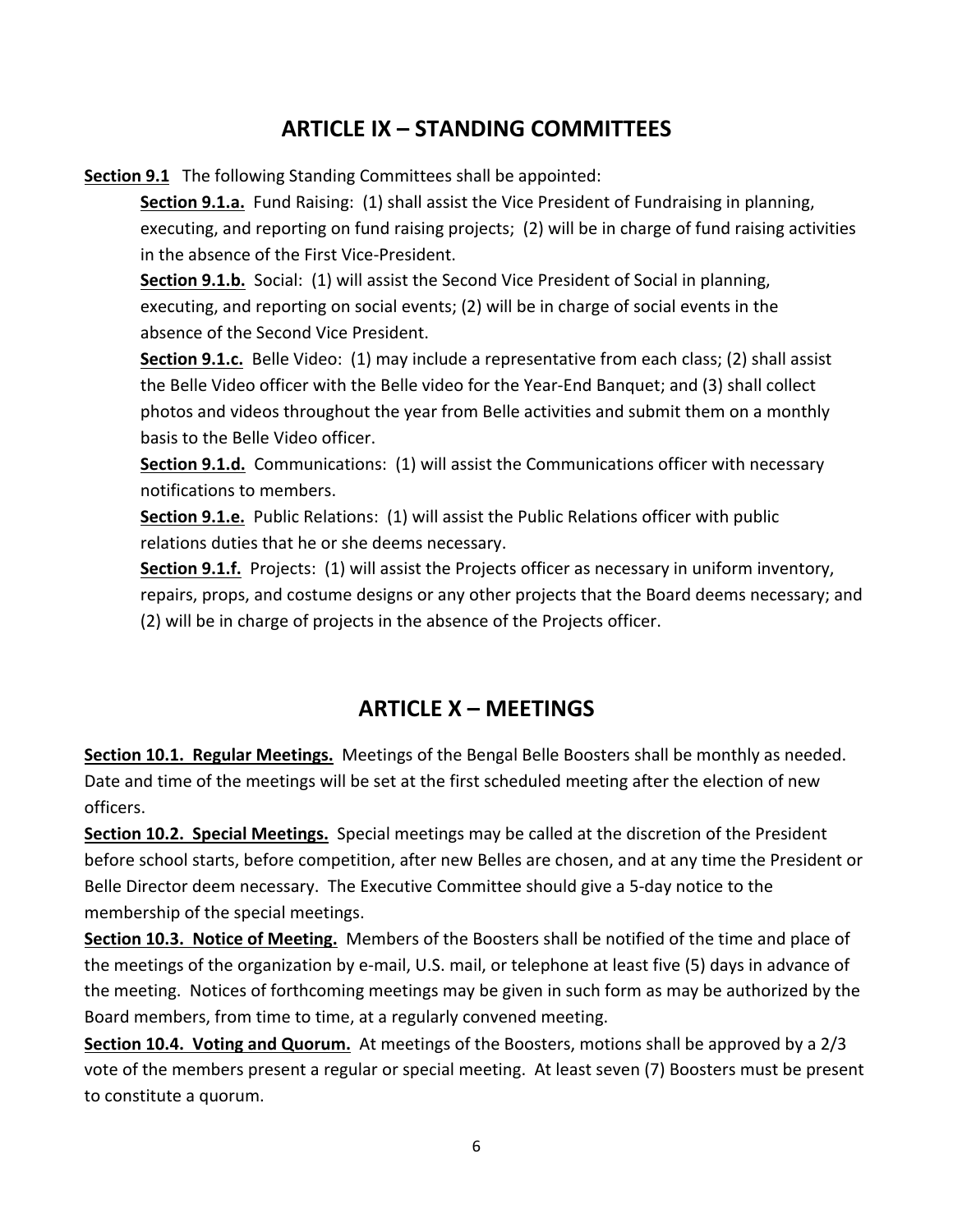**Section 10.5. Proxies.** Each member of the Boosters shall be entitled to one vote, in person or by proxy. All proxies must be in written form and submitted to any Board member and may be withdrawn at any time.

**Section 10.6. Rules of Order.** Robert's Rules of Order shall govern the proceedings of all meetings, insofar as such rules are not inconsistent with or in conflict with the Articles of Incorporation, the Boosters Bylaws, or with provisions of the law.

# **ARTICLE XI – SCHOLARSHIP(S)**

**Section 11.1 Committee.** A committee of three (3) to five (5) non-Senior Boosters and the Drill Team Director will accept nominations and confirm eligibility for scholarship(s) to be awarded to a senior Belle or Belles. Eligible applications will be forwarded to an outside selection committee that will choose recipient(s) based on the criteria approved by the Board.

**Section 11.2. Eligibility.** To be eligible for consideration Belle must:

- A. Be a senior
- B. Exemplify the spirit, talent, and high moral standards.
- C. Have performed at all Belle functions, except for an excused absence.
- D. Have never been on academic probation.
- E. Have demonstrated commitment to school spirit, as evidenced by a willingness to be a positive influence in student life in general.

**Section 11.3. Number of Awards.** The Scholarship Committee will direct the Selection Committee to award no less than three (3) recipients, with no award being less than \$250.00.

# **ARTICLE XII – MISCELLANEOUS PROVISIONS**

**Section 12.1. Loans.** Loans to the Belle Director and/or to Officers of the Belle Boosters are prohibited. The Corporation cannot make any loans to its directors, officers, or members. **Section 12.2. Compensation.** No director or officer will receive compensation for his or her services from the Boosters, except as may qualify by law as a gift of time or services to the organization. However, directors and officers may be reimbursed for reasonable expenses, properly incurred on behalf of the ells and/or Boosters activities.

**Section 12.3. Indemnification.** The Corporation will defend, indemnify, and hold harmless any present or former director or officer of the Boosters against all expenses (including attorney's fees and court costs), judgments, liabilities, fines, costs of settlements and interest imposed upon, or reasonably incurred by such director or officer in connection with any claim action, lawsuit, or proceeding filed, asserted or threatened against him or her for being or having been a director or an officer, provided, however, that no director or officer will be defended, indemnified, or held harmless with respect to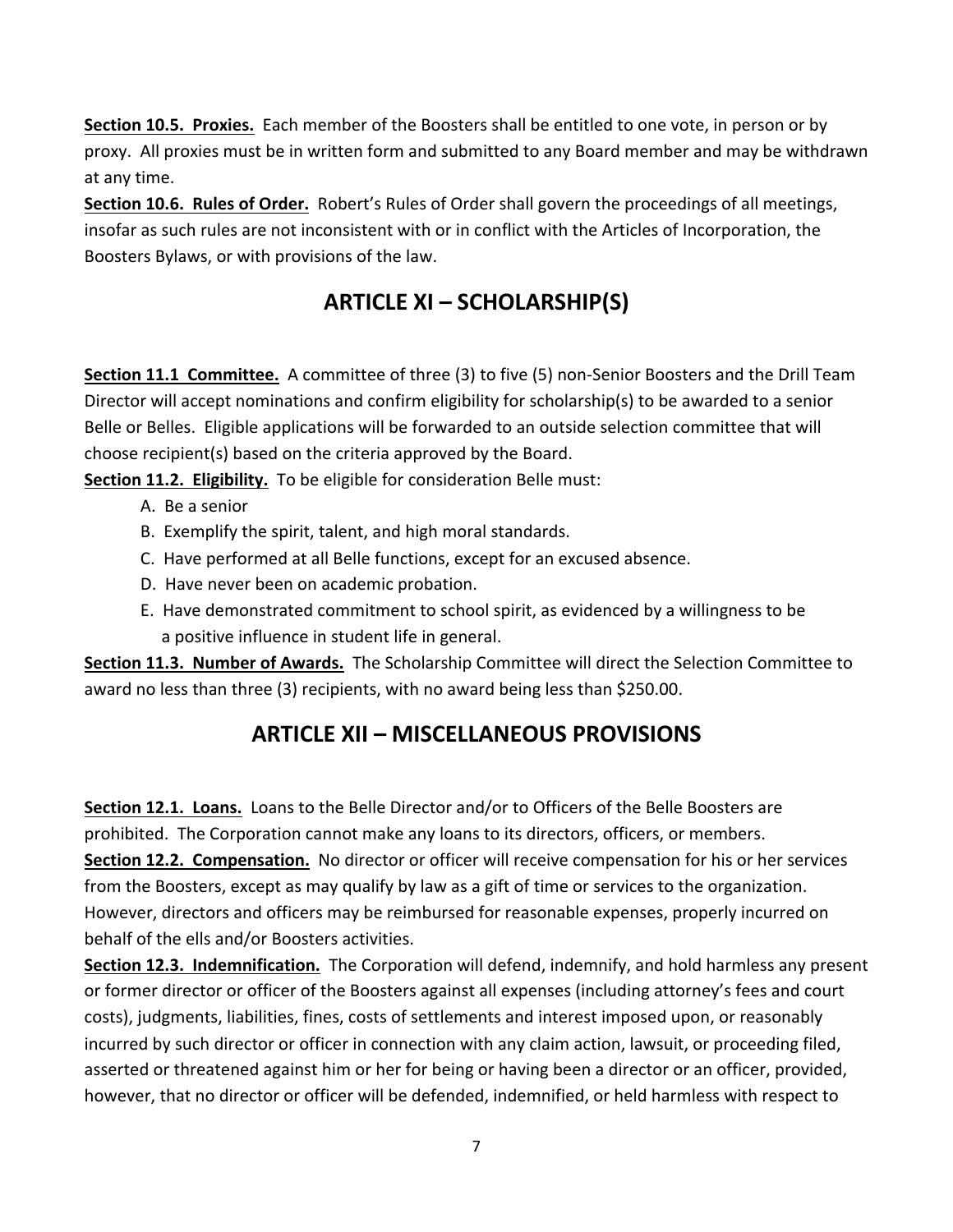any matters in which he or she has committed grossly negligent or intentional acts of willful misconduct. The defense, indemnification, and holding harmless extends to the heirs, legatees, and legal representatives of each person entitled to such defense, indemnification, and holding harmless hereunder and will not be deemed exclusive of any rights to which any person seeking defense, indemnification, or being held harmless may be entitled under these bylaws or any agreement, principle of law, or otherwise. The Boosters shall be entitled to reimbursement of all sums paid hereunder in the event of a judicial determination of gross negligence, intentional acts, or willful misconduct.

# **ARTICLE XIII – AMENDMENTS**

**Section 13.1 Voting.** The Bylaws of this organization may be amended at any regular meeting by a 2/3 vote of the voting members present, provided the membership receives a one month notice before action is taken.

**Section 13.2. Presenting Amendments.** The Board of the Boosters or any two Boosters can recommend amendments to the Bylaws and present them to the Board of Directors and then for ratification at a regular Boosters meeting.

# **CERTIFICATION**

I, \_\_\_\_\_\_\_\_\_\_\_\_\_\_\_\_\_\_\_\_\_\_\_\_\_\_, Secretary of the Bengal Belle Boosters, do hereby certify that the forgoing Bylaws of the Bengal Belle Boosters is a true copy of the Bylaws adopted by the Board of Directors and the Bengal Belle Boosters at regular meeting held on

 $\overline{\phantom{a}}$  , and the contract of the contract of the contract of the contract of the contract of the contract of the contract of the contract of the contract of the contract of the contract of the contract of the contrac

**President** Contract Contract Contract Contract Contract Contract Contract Contract Contract Contract Contract Contract Contract Contract Contract Contract Contract Contract Contract Contract Contract Contract Contract Con

Attest:\_\_\_\_\_\_\_\_\_\_\_\_\_\_\_\_\_\_\_\_\_\_\_\_\_\_\_\_\_\_, Secretary

Revised, March 5, 2012